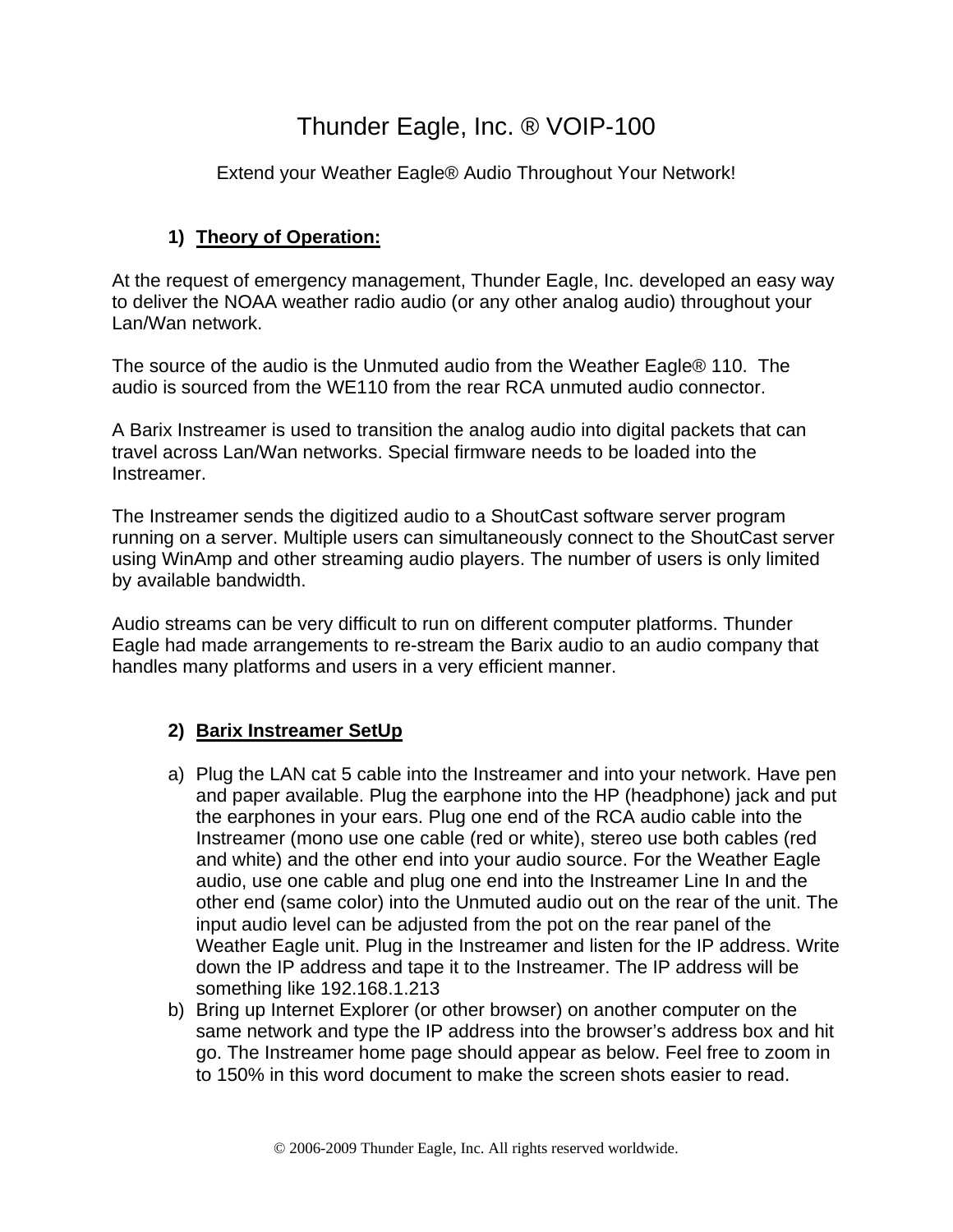

c) Press the configuration button (top left under the logo) and the configuration screen will appear as below. Make sure firmware VA2.01 (10/14/2005) or later is loaded into the Instreamer. The firmware version is listed on the top of the configuration page.

 $\rightarrow$  Note..the Barix firmware has been significantly updated in 2010. Not all of the settings appear in the 2005 firmware.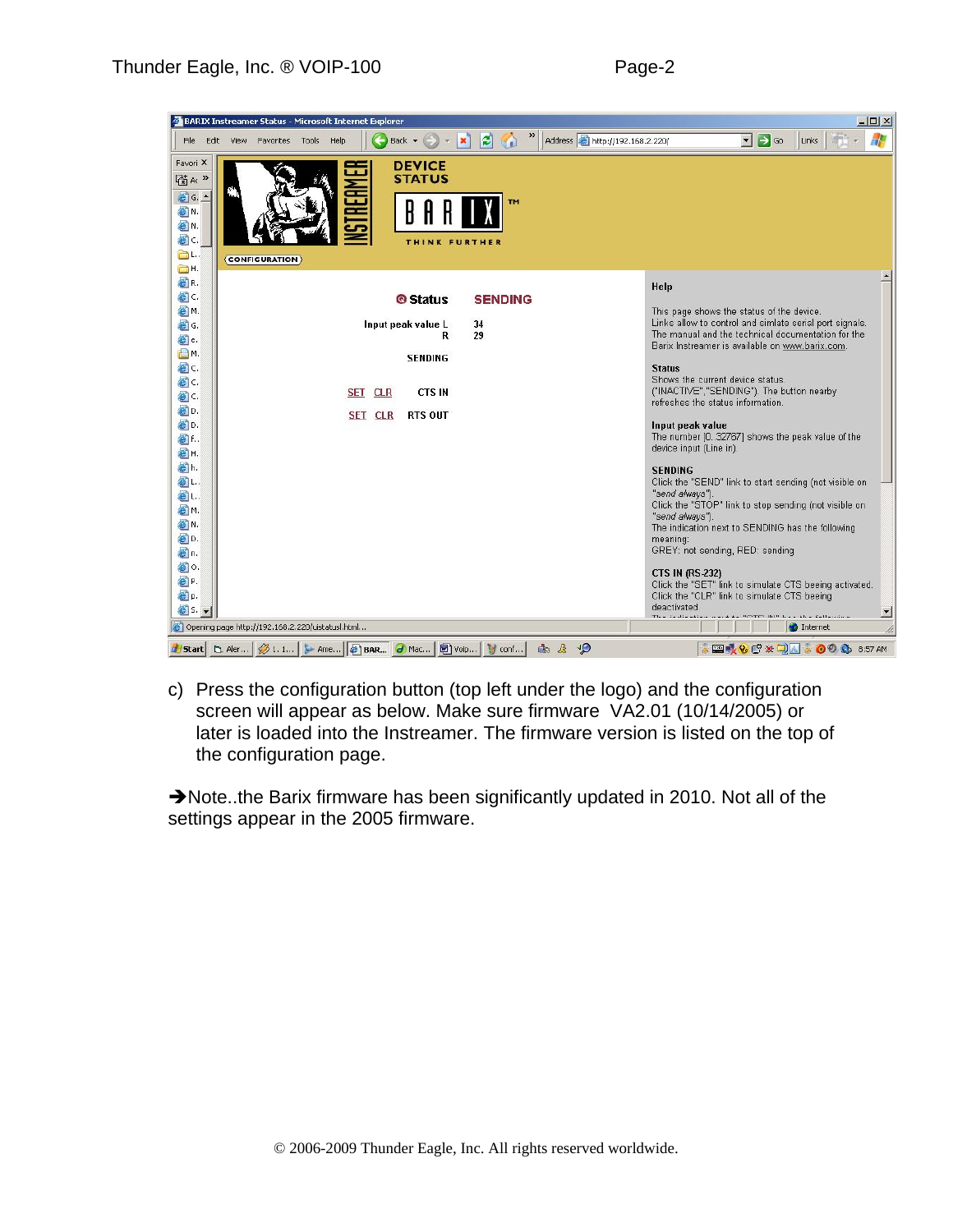

- d) Insert your desired IP address (like 192.168.1.220), Netmask (like 255.255.255.0) and IP Gateway (router) (like 192.168.1.1). Leave SonicIP set to yes so you can verify your settings with the headset on powerup. Click the Apply button to load your settings into the Instreamer. Check your settings by placing the earphones in your ears, unplugging and replugging in the Instreamer and listening for your new IP address. Write the IP address, netmask and gateway on a paper and tape it to the Insteamer. Bring up Internet Explorer and type your new IP address into the address field and click go and make sure the configuration screen appears. Click the configuration button and make sure your settings appear.
- e) Click the Audio button.

 $\rightarrow$  Note..the Barix firmware has been significantly updated in 2010. Not all of the settings appear in the 2005 firmware.

 $\rightarrow$ \*\*The audio encoding and frequency MUST be changed to MPEG1 / 32kHz (MP3) (or some other MP3 setting from the default setting!

Set the audio from stereo to make sure audio appears on both RCA connectors, although the audio from the WE110 is mono.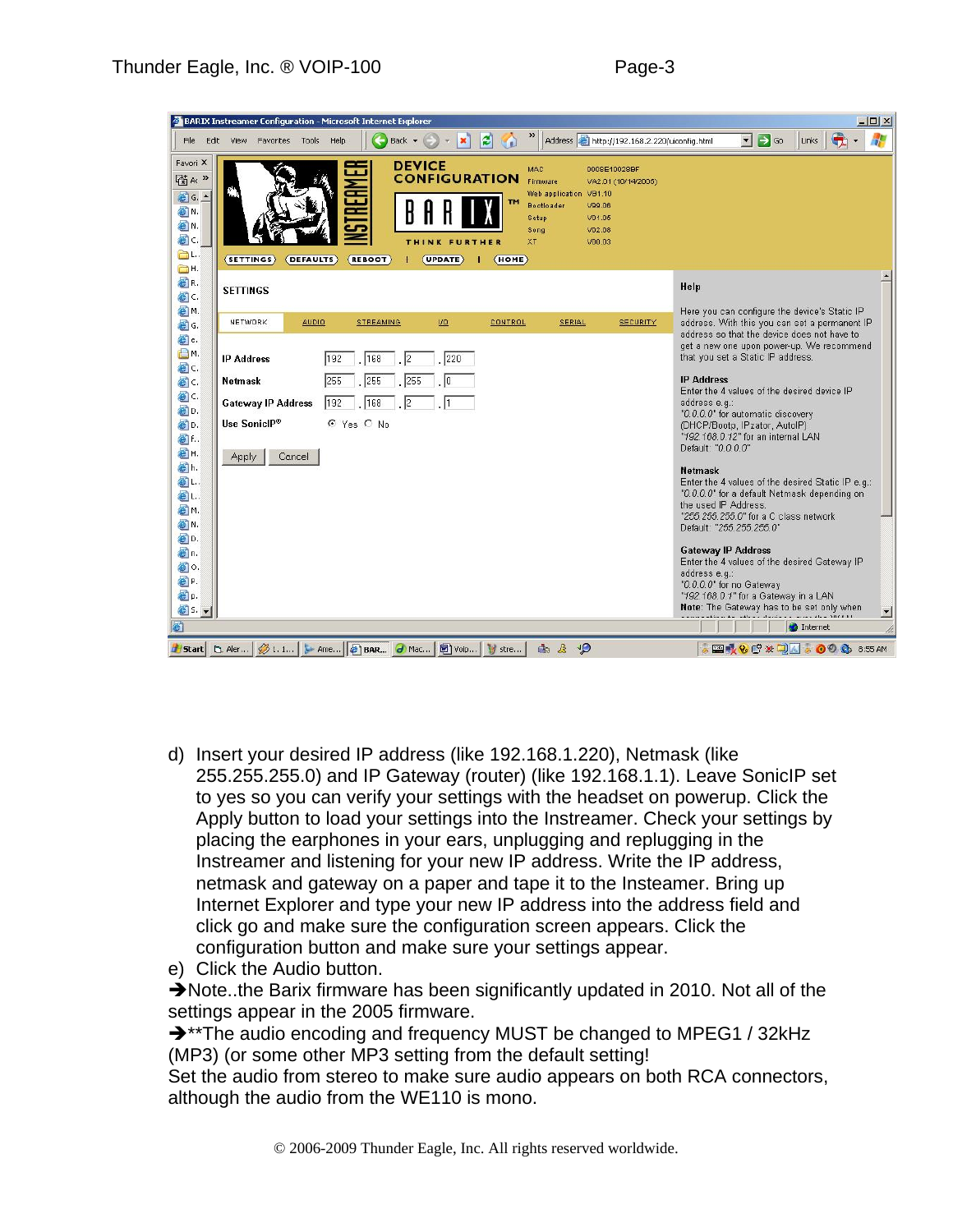| <b>SETTINGS</b><br><b>DEFAULTS</b>                                                                                             | <b>DEVICE</b><br><b>CONFIGURATION</b><br>TM<br>THINK FURTHER<br>(REBOOT)<br>(UPDATE)<br>(HOME)                      | <b>MAC</b><br>0008E1002832<br>Firmware<br>VB3.16 (01/07/2010)<br>Web application V01.17<br>Bootloader<br>V99.07<br>Setup<br>V01.05<br>V07.03<br>Song<br>XT<br>V01.09 |
|--------------------------------------------------------------------------------------------------------------------------------|---------------------------------------------------------------------------------------------------------------------|----------------------------------------------------------------------------------------------------------------------------------------------------------------------|
| <b>SETTINGS</b>                                                                                                                |                                                                                                                     |                                                                                                                                                                      |
| <b>NETWORK</b><br><b>AUDIO</b>                                                                                                 | <b>STREAMING</b><br>$\overline{1/O}$<br><b>CONTROL</b>                                                              | <b>SERIAL</b><br><b>SECURITY</b>                                                                                                                                     |
| Input source<br><b>Channel Mode</b><br>Encoding+Frequency<br><b>MPEG Encoding quality</b>                                      | <b>O</b> Line C SPDIF optical C SPDIF coaxial<br>● stereo ● mono<br>MPEG1 / 32 kHz (MP3)<br>3                       | ▼                                                                                                                                                                    |
| <b>Advanced Encoder Settings</b><br>A/D amplifier gain<br><b>MP3 Frame CRC</b>                                                 | $-3$<br>$\blacktriangledown$ dB<br>enable disable<br>⊙                                                              |                                                                                                                                                                      |
| <b>MP3 Bitreservoir Mode</b><br><b>MP3 Channel Mode Extension</b><br><b>MP3 Copyright Protection</b><br><b>MP3 Stream Type</b> | used <sup>o</sup> kept empty<br>● enable ● disable MS-Stereo encoding<br>enable disable<br>$\odot$<br>Copy original |                                                                                                                                                                      |
| <b>MP3 Emphasis</b><br>Cancel<br>Apply                                                                                         | none                                                                                                                |                                                                                                                                                                      |

f) Click the Streaming button and the Streaming page should appear as below. There are three screen shots due to the length of the page (top and bottom).

A Note..the Barix firmware has been significantly updated in 2010. Not all of the settings appear in the 2005 firmware.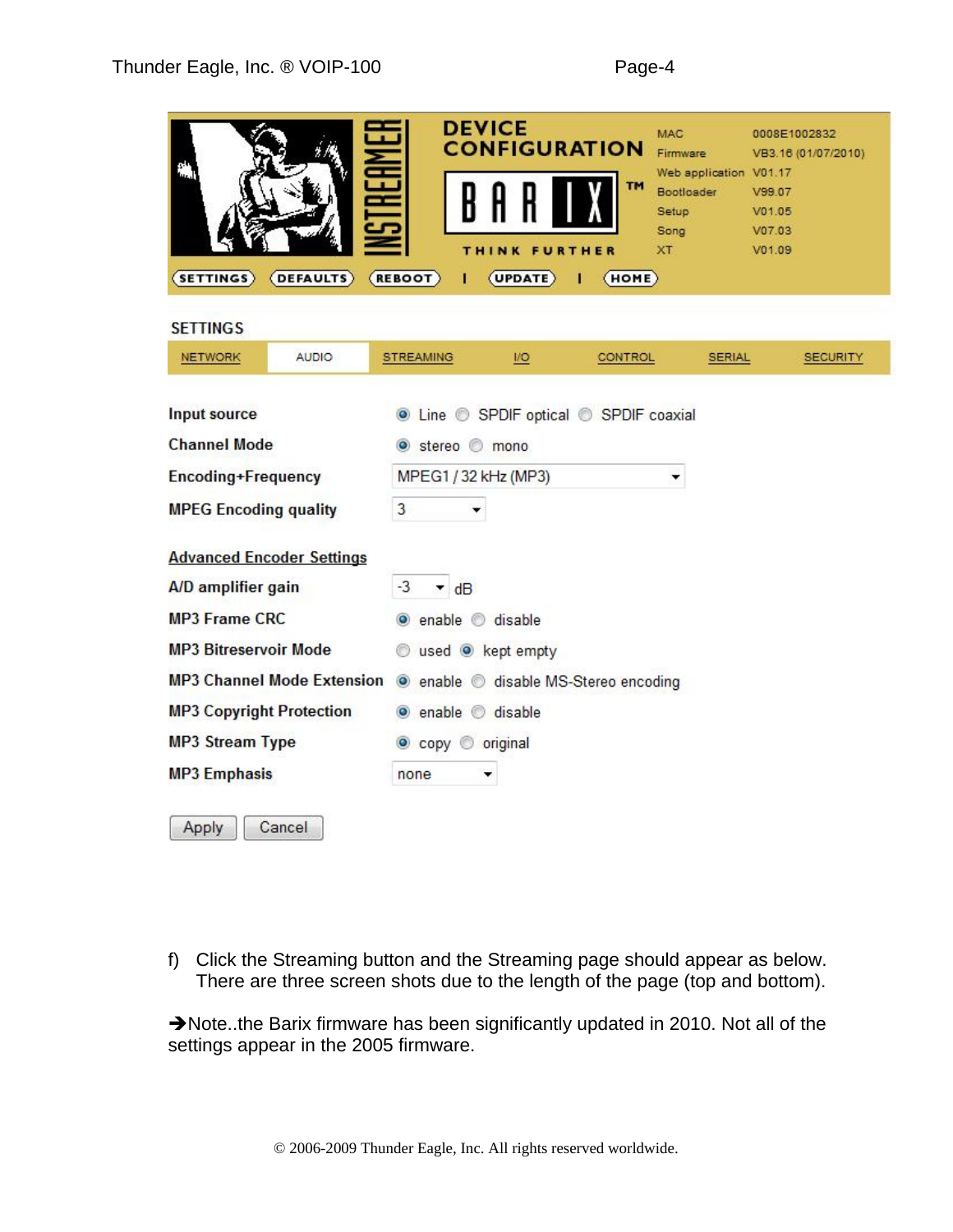g) Enter the name you want your connection to be named when people connect to the ShoutCast server in the "Own Name" and "icy-Genre" fields. The radio path should remain /xstream and the other default settings on this screen should work fine.

| <b>SETTINGS</b><br><b>DEFAULTS</b><br>(REBOOT) | <b>DEVICE</b>    | <b>CONFIGURATION</b><br>THINK FURTHER<br>(UPDATE) | TM<br>HOME)    | <b>MAC</b><br>Firmware<br>Web application V01.17<br>Bootloader<br>Setup<br>Song<br>XT | 0008E1002832<br>VB3.16 (01/07/2010)<br>V99.07<br>V01.05<br>V07.03<br>V01.09 |   |  |  |
|------------------------------------------------|------------------|---------------------------------------------------|----------------|---------------------------------------------------------------------------------------|-----------------------------------------------------------------------------|---|--|--|
| <b>SETTINGS</b>                                |                  |                                                   |                |                                                                                       |                                                                             |   |  |  |
| <b>NETWORK</b><br><b>AUDIO</b>                 | <b>STREAMING</b> | $\underline{\mathsf{NO}}$                         | <b>CONTROL</b> | <b>SERIAL</b>                                                                         | <b>SECURITY</b>                                                             |   |  |  |
| <b>Own Name</b>                                | Wash DC          |                                                   |                |                                                                                       |                                                                             |   |  |  |
| <b>Streaming mode</b>                          | send always      |                                                   |                |                                                                                       |                                                                             | E |  |  |
| <b>Control GPI</b>                             | ×                |                                                   |                |                                                                                       |                                                                             |   |  |  |
| <b>Active open/closed</b>                      | closed           |                                                   |                |                                                                                       |                                                                             |   |  |  |
| <b>Send Contact Closure information</b>        | no               |                                                   |                |                                                                                       |                                                                             |   |  |  |
| <b>Trigger Level</b>                           | 1000             | only for mode "send on Level"                     |                |                                                                                       |                                                                             |   |  |  |
| <b>Pre Trigger Start</b>                       | $\bf{0}$         | msec                                              |                |                                                                                       |                                                                             |   |  |  |
| <b>Post Trigger Play</b>                       | 1024             | msec                                              |                |                                                                                       |                                                                             |   |  |  |
| <b>Buffer Underrun Mode (TCP)</b>              | skip             | ▼                                                 |                |                                                                                       |                                                                             |   |  |  |
| <b>Stream Packet Strategy</b>                  |                  | optimal package v                                 |                |                                                                                       |                                                                             |   |  |  |
| <b>UDP Tx Source Port</b>                      | 0                |                                                   |                |                                                                                       |                                                                             |   |  |  |
| <b>Radio Path</b>                              | /xstream         |                                                   |                |                                                                                       |                                                                             |   |  |  |
| icy-url / SIP user                             | 0                |                                                   |                |                                                                                       |                                                                             |   |  |  |
| icy-genre                                      | Wash DC NWR      |                                                   |                |                                                                                       |                                                                             |   |  |  |
| <b>Shoutcast stream</b>                        | private -        |                                                   |                |                                                                                       |                                                                             |   |  |  |
| <b>Type of Service/DSCP</b>                    | 0                |                                                   |                |                                                                                       |                                                                             |   |  |  |
|                                                |                  | m.                                                |                |                                                                                       |                                                                             | Þ |  |  |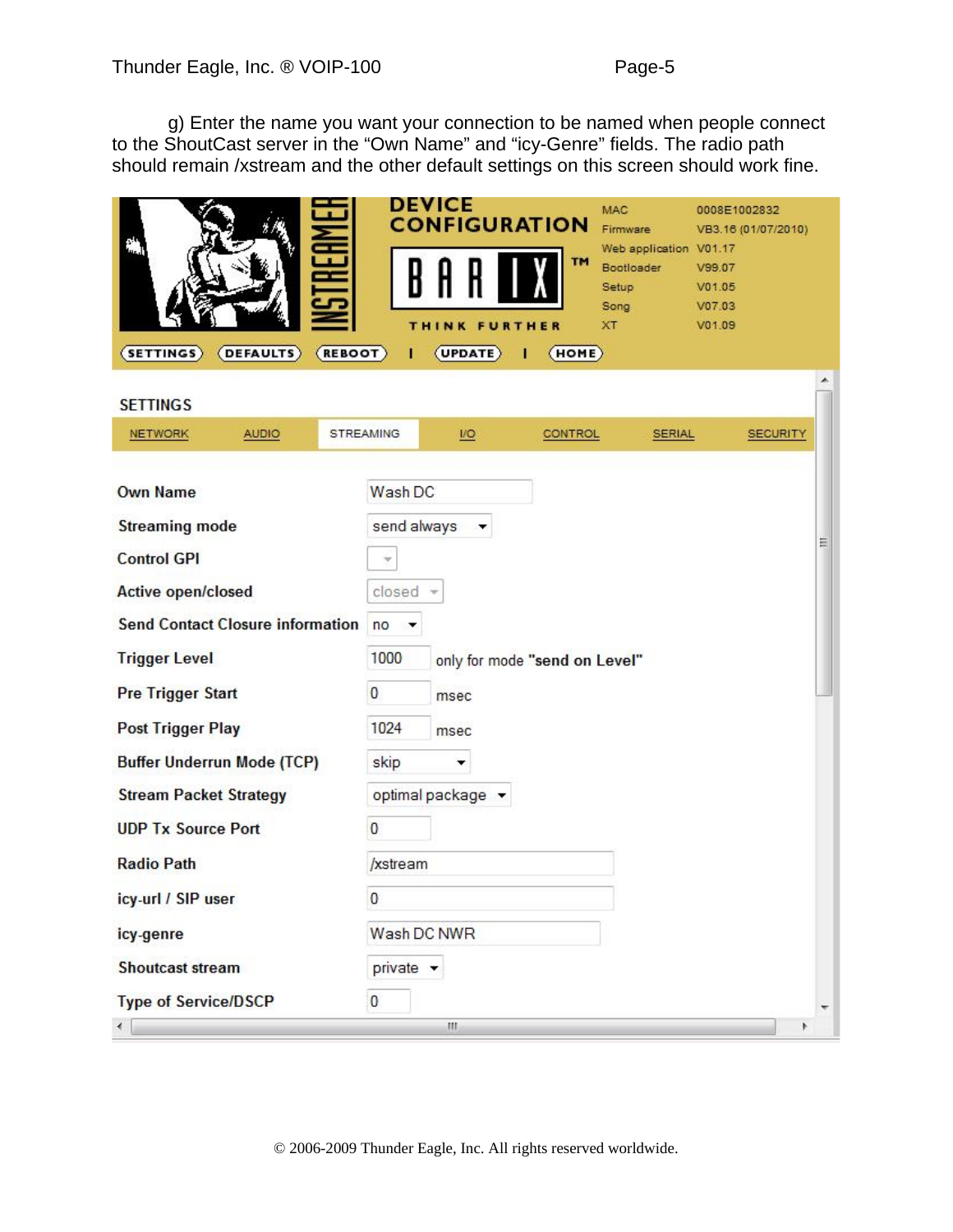|                        |                                                    | <b>NEBH</b>       |                      |                      | <b>DEVICE</b> |  |               | <b>CONFIGURATION</b> |    | <b>MAC</b><br>Firmware<br>Web application V01.17 | 0008E1002832<br>VB3.16 (01/07/2010) |   |
|------------------------|----------------------------------------------------|-------------------|----------------------|----------------------|---------------|--|---------------|----------------------|----|--------------------------------------------------|-------------------------------------|---|
|                        |                                                    |                   |                      |                      |               |  |               |                      | TM | Bootloader                                       | V99.07                              |   |
|                        |                                                    |                   |                      |                      |               |  |               |                      |    | Setup                                            | V01.05                              |   |
|                        |                                                    |                   |                      |                      |               |  |               |                      |    | Song                                             | V07.03                              |   |
|                        |                                                    |                   |                      |                      |               |  | THINK FURTHER |                      |    | <b>XT</b>                                        | V01.09                              |   |
|                        | SETTINGS (DEFAULTS)<br><b>Type of Service/DSCP</b> |                   | (REBOOT)<br>$\bf{0}$ |                      |               |  | (UPDATE)      | (HOME)<br>п          |    |                                                  |                                     | ۸ |
| <b>Stream to</b>       |                                                    |                   |                      |                      |               |  |               |                      |    |                                                  |                                     |   |
|                        | # Conn. type                                       |                   | IP#                  | #                    |               |  | #             | #                    |    | Port #                                           |                                     |   |
| 1                      | Shoutcast                                          | $-72$             |                      | $\cdot$ <sub>3</sub> |               |  | . 238         | .239                 |    | : 10020                                          |                                     |   |
| 2                      | Internet Radio $\blacktriangleright$ 0             |                   |                      | $\cdot$ 0            |               |  | $\cdot$ 0     | $\cdot$ 0            |    | $\colon$ 0                                       |                                     |   |
| 3                      | Internet Radio $\blacktriangleright$ 0             |                   |                      | $\cdot$ 0            |               |  | $\cdot$ 0     | $\cdot$ 0            |    | $\frac{1}{2}$ 0                                  |                                     |   |
| 4                      | Internet Radio $\rightarrow$ 0                     |                   |                      | $\cdot$ 0            |               |  | $\cdot$ 0     | $\cdot$ 0            |    | $\cdot 0$                                        |                                     |   |
| 5                      | Internet Radio v 0                                 |                   |                      | $\cdot$ 0            |               |  | $\cdot$ 0     | $\cdot$ 0            |    | $\frac{1}{2}$ 0                                  |                                     |   |
| 6                      | Internet Radio $\blacktriangleright$ 0             |                   |                      | $\cdot$ 0            |               |  | $\cdot$ 0     | $\cdot$ 0            |    | $\frac{1}{2}$ 0                                  |                                     |   |
| $\overline{1}$         | Internet Radio $\blacktriangleright$ 0             |                   |                      | $\cdot$ 0            |               |  | $\cdot$ 0     | $\cdot$ 0            |    | $\frac{1}{2}$ 0                                  |                                     |   |
| 8                      | Internet Radio $\rightarrow$ 0                     |                   |                      | $\cdot$ 0            |               |  | $\cdot$ 0     | $\cdot$ 0            |    | $\cdot 0$                                        |                                     |   |
|                        | List of TCP and BRTP connections                   |                   |                      |                      |               |  |               |                      |    |                                                  |                                     |   |
| <b>SNMP</b>            |                                                    |                   |                      |                      |               |  |               |                      |    |                                                  |                                     |   |
|                        | <b>Trap Target IP Address 0</b>                    |                   | $\overline{0}$       |                      | $\cdot$ 0     |  | $\cdot$ 0     |                      |    |                                                  |                                     | Ę |
| <b>Low Audio Level</b> |                                                    | Left <sub>0</sub> |                      |                      |               |  |               | Right <sup>0</sup>   |    |                                                  |                                     |   |
|                        | High Audio Level Left 0                            |                   |                      |                      |               |  |               | Right <sup>0</sup>   |    |                                                  |                                     |   |
| <b>Trap Repeat</b>     |                                                    | Left <sub>0</sub> |                      |                      | sec           |  |               | Right <sup>0</sup>   |    | sec                                              |                                     |   |
| <b>Silence Timeout</b> |                                                    | Left <sub>0</sub> |                      |                      | sec           |  |               | Right <sup>0</sup>   |    | sec                                              |                                     |   |
|                        |                                                    |                   |                      |                      |               |  |               |                      |    |                                                  |                                     |   |
| Apply                  | Cancel                                             |                   |                      |                      |               |  | m.            |                      |    |                                                  | r                                   |   |

The ShoutCast stream should be set to private, unless you want others to find your station on shoutcast.com.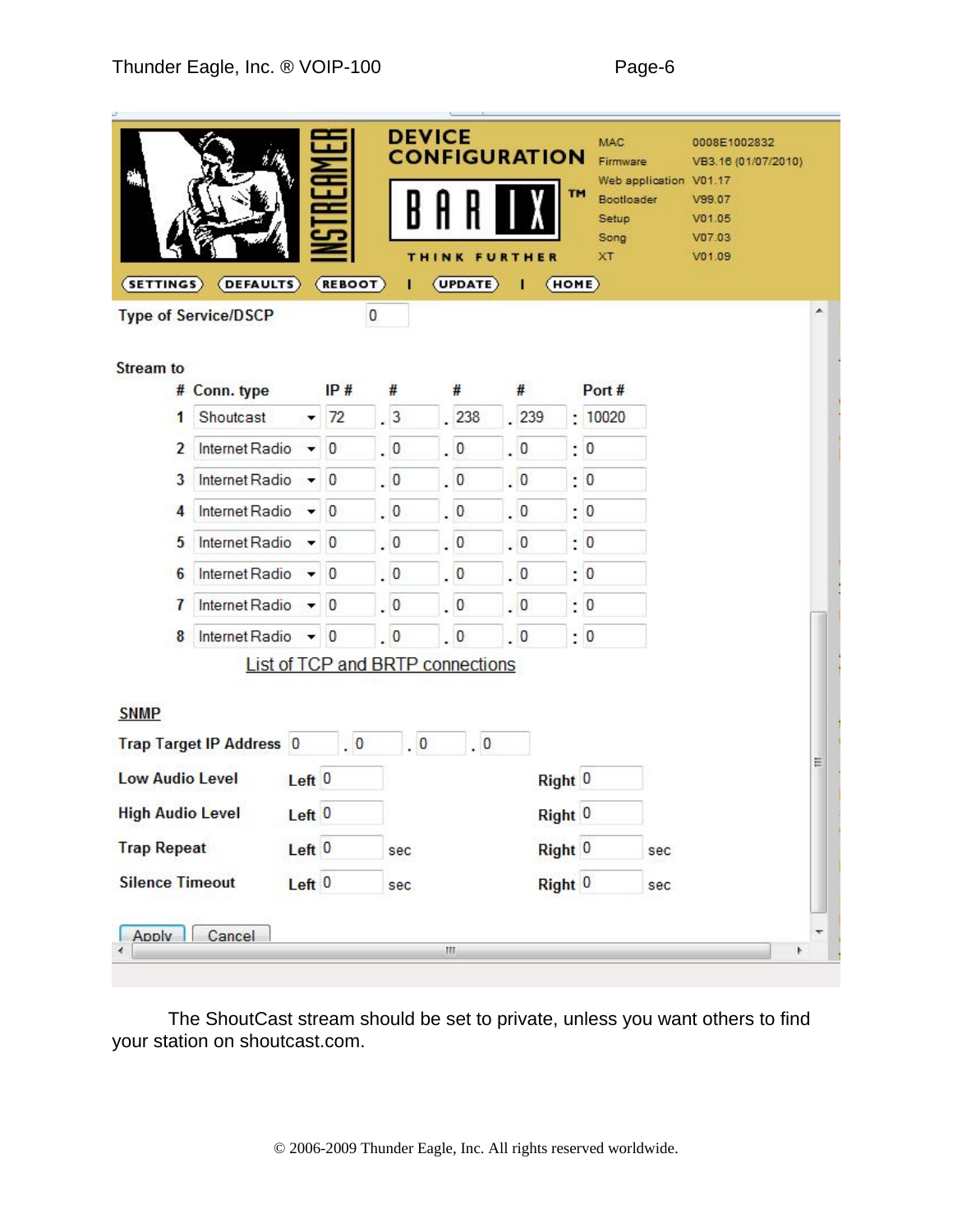Type in the IP address of the ShoutCast server (to be discussed below). This is the IP address of the computer that will host the ShoutCast server software! You may want to use port 80 as it is usually open in firewalls for http.

 $\rightarrow$  TWO ports are necessary for ShoutCast..the Input port (port in the table AND the next higher port). Make sure both are available AND the firewall to the server is opened for both ports.

 The remainder of the default settings should work. Press the Apply button to load your settings into the Instreamer.

The I/O, Control and Serial default settings should work fine.

h) Click on Security and the following screen should appear.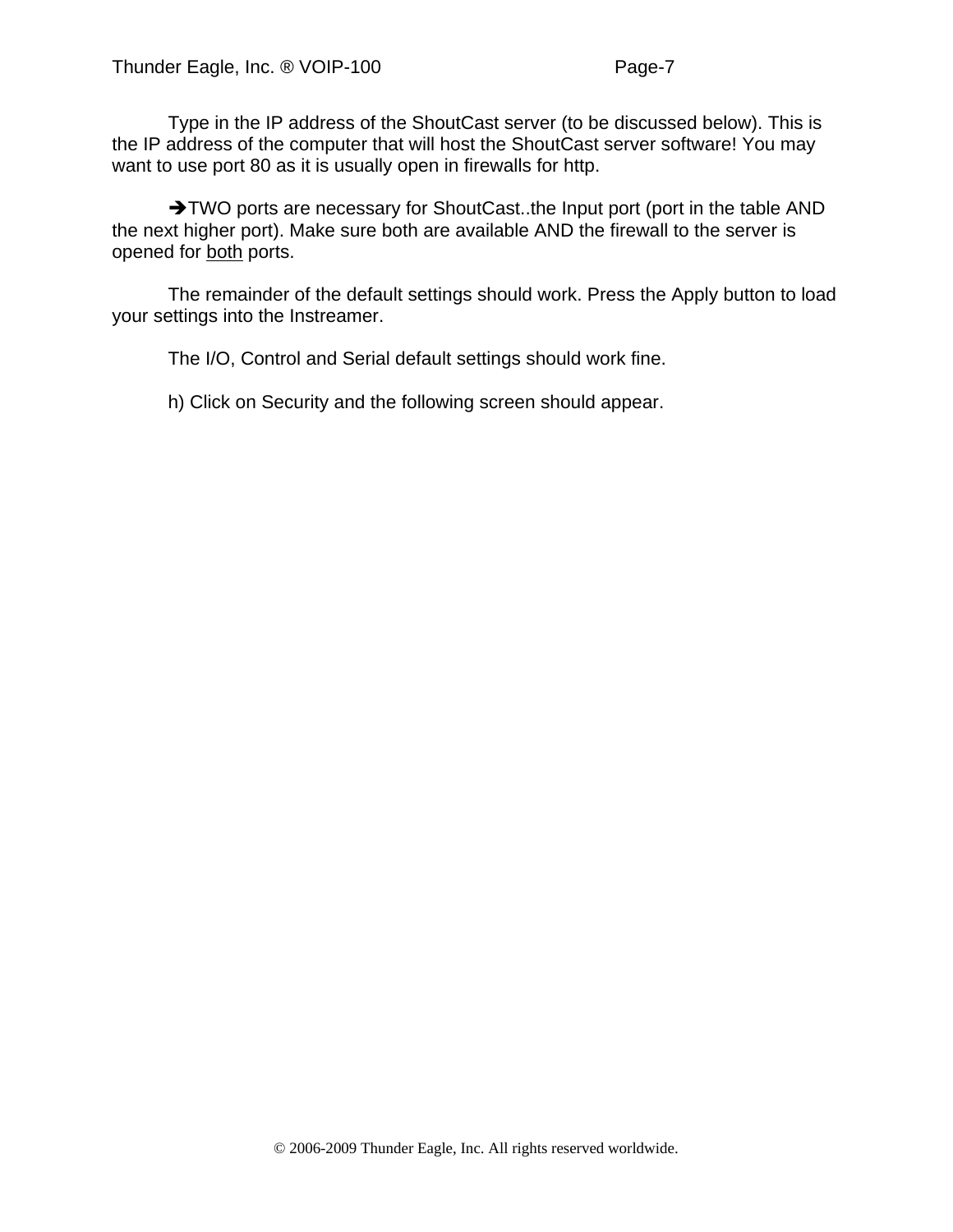|                                    | ISTREAMER        | <b>DEVICE</b> | <b>CONFIGURATION</b> |           | <b>MAC</b><br>Firmware | 0008E1002832 | VB3.16 (01/07/2010) |
|------------------------------------|------------------|---------------|----------------------|-----------|------------------------|--------------|---------------------|
|                                    |                  |               |                      | <b>TM</b> | Web application V01.17 |              |                     |
|                                    |                  |               |                      |           | Bootloader             | V99.07       |                     |
|                                    |                  |               |                      |           | Setup                  | V01.05       |                     |
|                                    |                  |               |                      |           | Song                   | V07.03       |                     |
|                                    |                  | THINK         | FURTHER              |           | XT                     | V01.09       |                     |
| <b>SETTINGS</b><br><b>DEFAULTS</b> | <b>REBOOT</b>    | L             | UPDATE)              | HOME)     |                        |              |                     |
|                                    |                  |               |                      |           |                        |              |                     |
| <b>SETTINGS</b>                    |                  |               |                      |           |                        |              |                     |
| <b>NETWORK</b><br><b>AUDIO</b>     | <b>STREAMING</b> |               | $\overline{1/O}$     | CONTROL   | <b>SERIAL</b>          |              | <b>SECURITY</b>     |
|                                    |                  |               |                      |           |                        |              |                     |
|                                    |                  |               |                      |           |                        |              |                     |
| Level                              | Password         |               | <b>Status</b>        |           |                        |              |                     |
| <b>Save Configuration</b>          |                  |               | not set              |           |                        |              |                     |
|                                    |                  |               |                      |           |                        |              |                     |
| <b>View Configuration</b>          |                  |               | not set              |           |                        |              |                     |
| <b>Control/Command</b>             |                  |               | not set              |           |                        |              |                     |
|                                    |                  |               |                      |           |                        |              |                     |
| 4 (User)                           |                  |               | not set              |           |                        |              |                     |
|                                    |                  |               |                      |           |                        |              |                     |
| 5 (User)                           |                  |               | not set              |           |                        |              |                     |
| 6 (User)                           |                  |               | not set              |           |                        |              |                     |
|                                    |                  |               |                      |           |                        |              |                     |
| Ice/Shoutcast                      |                  |               | set                  |           |                        |              |                     |
|                                    |                  |               |                      |           |                        |              |                     |
| Listening                          | not protected    | ▼             |                      |           |                        |              |                     |
| <b>SNMP Community RWrite</b>       | not protected    |               |                      |           |                        |              |                     |

۰

| Apply | Cancel |
|-------|--------|
|-------|--------|

SNMP Community Read not protected

 In the Ice/Shoutcast field type a password you will use with your ShoutCast server.

The password will NOT appear, but 'not set' will change to 'set'.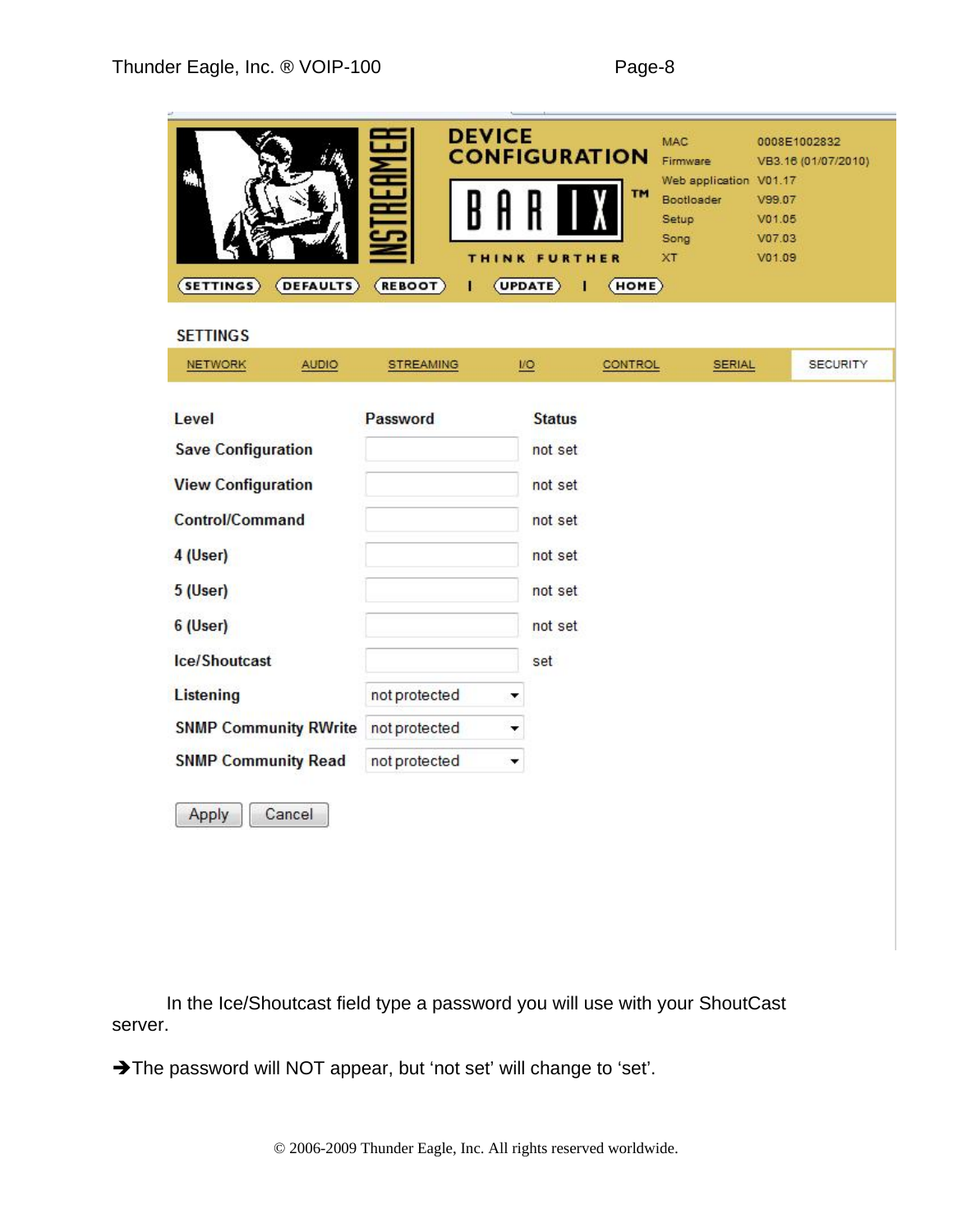$\rightarrow$ \*\*Important $\rightarrow$ to clear a password..type in 27 spaces and press apply to completely clear the password register.

Press the Apply button to save your settings into the Instreamer.

 i) The Instreamer should be set up and ready to be tested. Use WinAmp, or most other streaming audio media players such as Windows Media Player, and type in the address of the url of the Instreamer followed by /stream. For example: http://192.168.1.220/xstream http://192.168.1.220:8000

Where 8000 is the port number in the chart. Remember you also need to open the next higher port number in the firewall and have that port available (for example 8000 and 8001). You should hear the audio through your computer's speakers.

- 3) Set up the ShoutCast Server.
- a) The next step is to set up the ShoutCast server which takes the digitized audio from the Instreamer and makes it simultaneously available to numerous users across the Internet.
- b) Download the latest version of the ShoutCast server from http://www.shoutcast.com/download/serve.phtml#scdownload
- c) The 'read me' files to install the ShoutCast server appear below.
- d) Configuration instructions follow after this information.
- e) The key ShoutCast settings are the Incoming (lower) port number and the Shoutcast password set in the Barix unit.
- f) You need to decide whether to make the 'station' public or private.

Installing your SHOUTcast Server

Once you downloaded the SHOUTcast server, depending on the platform, will be installed differently. Here is the basic information you need to know to install SHOUTcast listed by type of platform.

| Win32 Platform: | Windows users should download the server, and unzip                   |
|-----------------|-----------------------------------------------------------------------|
|                 | into an appropriate folder such as "c:\Program                        |
|                 | Files\SHOUTcast". Once the files are extracted into the               |
|                 | folder, create a shortcut for SC_SERV.EXE to the                      |
|                 | Desktop. Start up the SHOUT cast server by running the                |
|                 | executable, then click on the "Edit config" menu option               |
|                 | located at the top. This will start the default text editor,          |
|                 | opening the configuration file for SHOUT cast server.                 |
|                 | Please follow all the directions that are written into the            |
|                 | configuration file. Once you are done making changes,                 |
|                 | save the file, close the editor, and restart the                      |
|                 | SHOUT cast server application.                                        |
|                 | UNIX and Variants: Those of you serving from Unix should download the |
|                 |                                                                       |

version appropriate for your operating system, gunzip the distribution, and un-tar the archive. Use a text editor to configure the sc\_serv.conf file (see below for details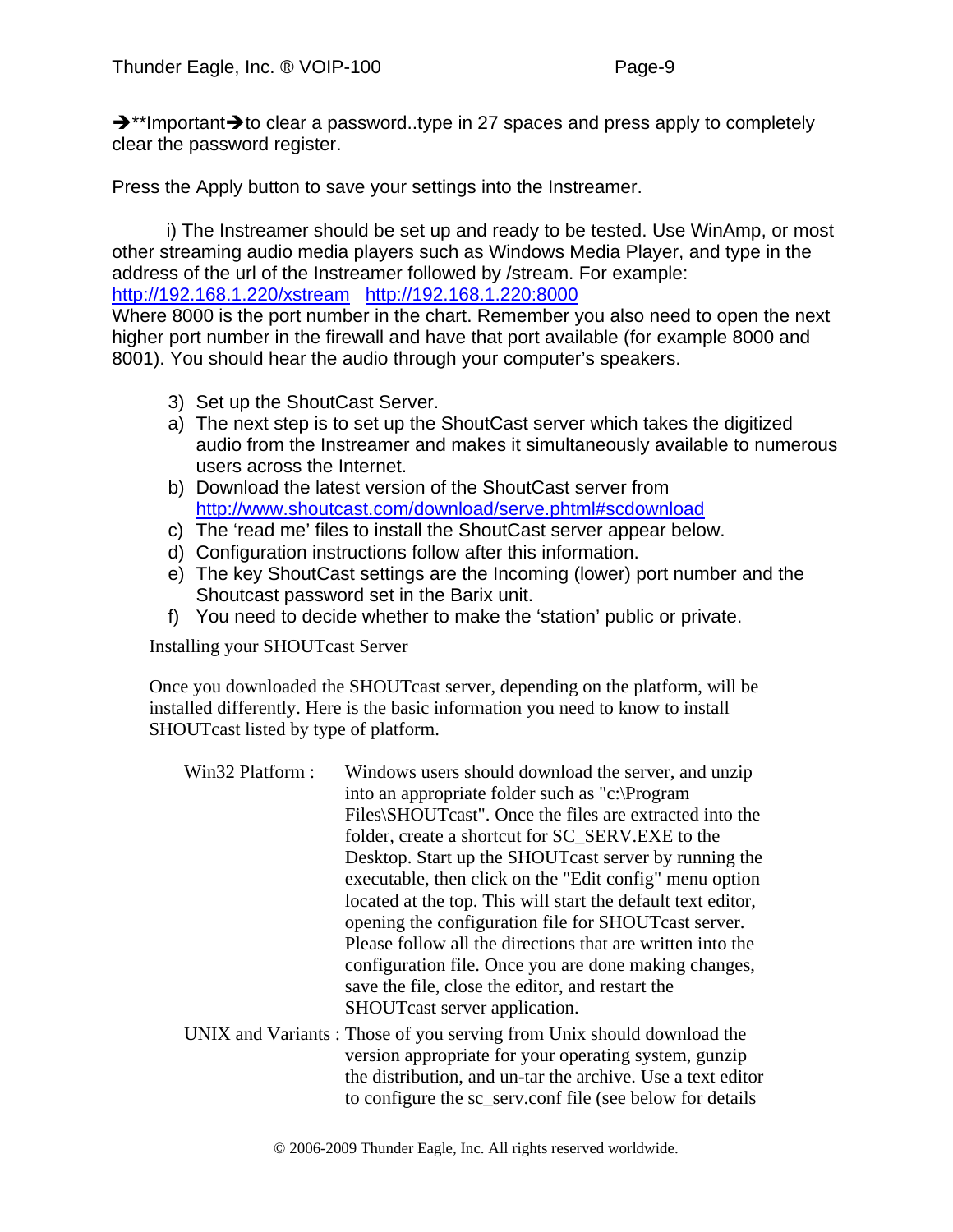on configuring). It doesn't matter what user the server runs at, save that the user has read access to the config file, and write access for the files you define for file storage and log storage.

### Configure your SHOUTcast Server

If you wish to configure the SHOUTcast server, the configuration file contains several options that can be changed. here is a basic explanation of what each option does.

| PortBase:    | The port SHOUT cast should send use for sending audio.<br>The default is 8000. Unix users should be aware that they<br>cannot use a port below 1024 unless they run the server as<br>root.                                                                             |
|--------------|------------------------------------------------------------------------------------------------------------------------------------------------------------------------------------------------------------------------------------------------------------------------|
| MaxUser:     | The maximum allowable listeners at any one time. Make<br>sure you set this to a realistic number depending on your<br>bandwidth and operating system. Maximum bandwidth<br>used for serving is equal to the bitrate you are serving at<br>multiplied by MaxUser x 1.1. |
| Password:    | The password to use for streaming content and<br>administration. This needs to precisely match the password<br>in the shoutcast dsp plug-in in order for source providers to<br>send content with your server.                                                         |
| Logfile:     | The file to use to store the console log. Use /dev/null or<br>leave empty to disable file-based logging.                                                                                                                                                               |
| SrcIP:       | The IP interface to bind the source listener to. Only<br>important on machines with more than one IP interface or<br>ethernet card. Default is to listen to all ip addresses, when<br>set to ANY.                                                                      |
| DestIP:      | The IP interface to listen for clients on. Only important on<br>machines with more than one IP interface or ethernet card.<br>Default is to listen to all ip addresses, when set to ANY.                                                                               |
| RelayServer: | [Optional] If defined, the SHOUT cast server will not<br>accept source connections, and instead attempt to connect<br>to the server name defined here for transmission                                                                                                 |
| RelayPort:   | [Optional] The port that the relay server is sending audio<br>on.                                                                                                                                                                                                      |
| RelayPublic: | [Optional] When running a relay server, use "always" to<br>make the server always public (regardless of whether the<br>source server is public) or "never" to make the server never<br>public. Anything else makes the server the same as the<br>source server.        |
| RealTime:    | [Console systems only] This flag determines whether or not<br>the server displays a real-time status indicator with listner                                                                                                                                            |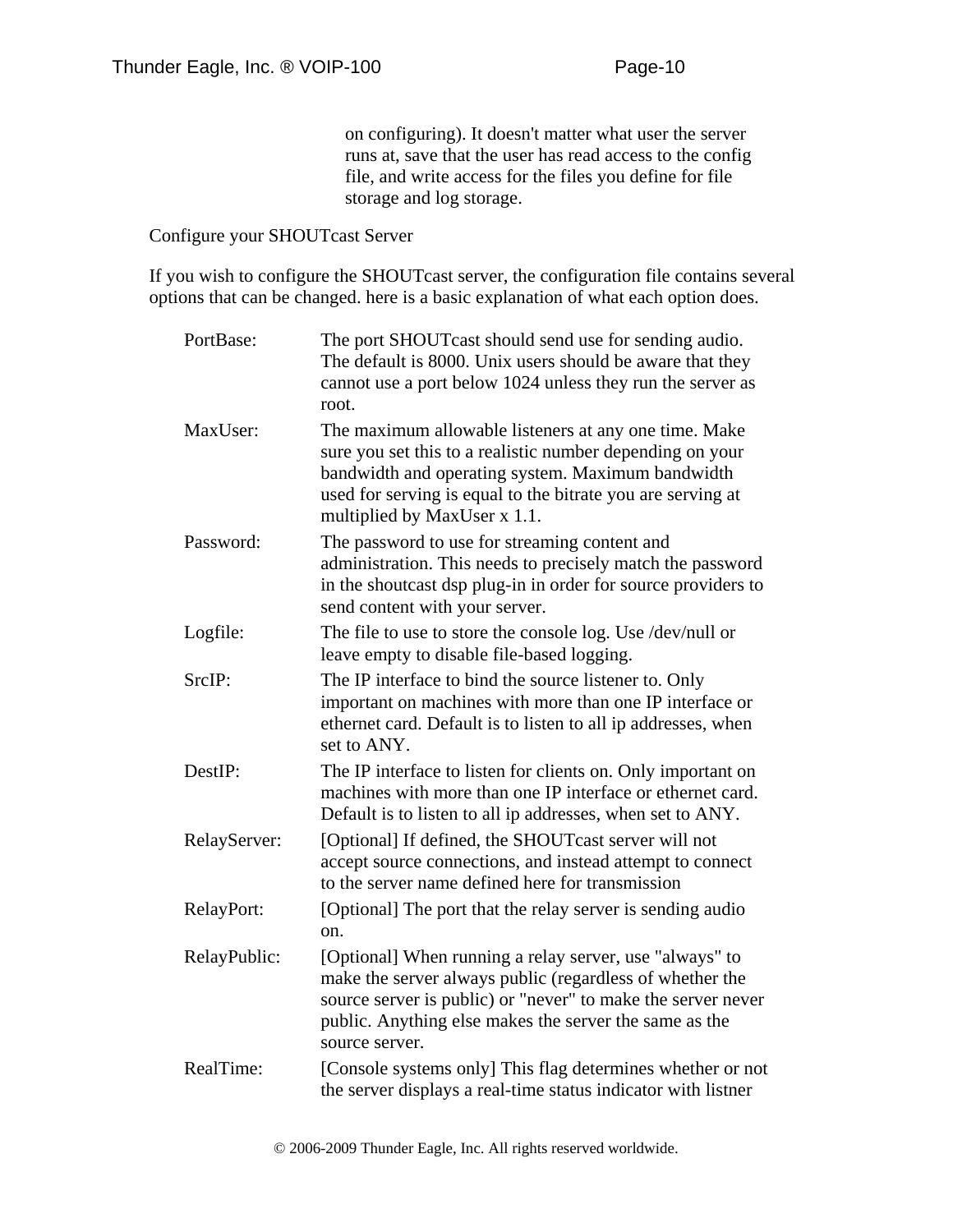|                   | count.                                                                                                                                                                                                                                                                                                                                                                                                                                                                                         |
|-------------------|------------------------------------------------------------------------------------------------------------------------------------------------------------------------------------------------------------------------------------------------------------------------------------------------------------------------------------------------------------------------------------------------------------------------------------------------------------------------------------------------|
| ScreenLog:        | [Console systems only] If this flag is set to 1, the server<br>will display all diagnostic data on screen in addition to<br>writing it to the logfile.                                                                                                                                                                                                                                                                                                                                         |
| HistoryLog:       | [Optional] If set to anything other than 'none', the server<br>will append to the file named here information on listener<br>count, timestamp, and metadata at a provided interval.                                                                                                                                                                                                                                                                                                            |
|                   | HistoryLogTime: [Optional] The value, in seconds, of how often the server<br>should update the HistoryLogFile.                                                                                                                                                                                                                                                                                                                                                                                 |
| Yport:            | [Optional] If you're located behind a web cache, you can<br>tell the Shoutcast server to use a different inbound port to<br>send directory data to. The only values that work are 80<br>and 800. The default is 80.                                                                                                                                                                                                                                                                            |
| NameLookups:      | [Optional] If set to 1, the server will attempt to resolve all<br>IP addresses into their FQDN (i.e. 207.48.52.225 becomes<br>www.winamp.com)                                                                                                                                                                                                                                                                                                                                                  |
|                   | AutoDumpUsers: [Optional] If set to 1, the server will disconnect listeners<br>whenever the source becomes inactive. Otherwise, listeners<br>are left connected and either get dead air or the BackupFile<br>(see below).                                                                                                                                                                                                                                                                      |
| IntroFile:        | [Optional] If defined, the server will send this file as-is to<br>the listener before joining them with the content stream.<br>CAUTION: This file MUST be in MP3 format, and of the<br>*PRECISE* same bitrate, samplerate, and mono/stereo<br>setting as your stream!!! If the file differs from the stream,<br>the user gets an earful of nastiness or dead air.                                                                                                                              |
| BackupFile:       | [Optional] If defined, the server will send this file as-is to<br>the listener whenever the server loses contact with the<br>source stream or the source stream idles for 30s or more.<br>CAUTION: This file MUST be in MP3 format, and of the<br>*PRECISE* same bitrate, samplerate, and mono/stereo<br>setting as your stream!!! If the file differs from the stream,<br>the user gets an earful of nastiness or dead air.                                                                   |
| TitleFormat:      | [Optional] When defined, this string will repurpose how<br>metadata appears to the player. If the flag % is included in<br>the parameter, then the title data from the source is<br>included at that point in the string. For example, if your<br>TitleFormat is 'Justin Radio: %s', and the source plug-in's<br>title is 'Billy plays the blues', then the net title is 'Justin<br>Radio: Billy plays the blues'. Note: only works on non-<br>relay servers. The default is no format string. |
| <b>URLFormat:</b> | [Optional] This behaves just like TitleFormat, except it<br>applies to the minibrowser URL. Only useful when you                                                                                                                                                                                                                                                                                                                                                                               |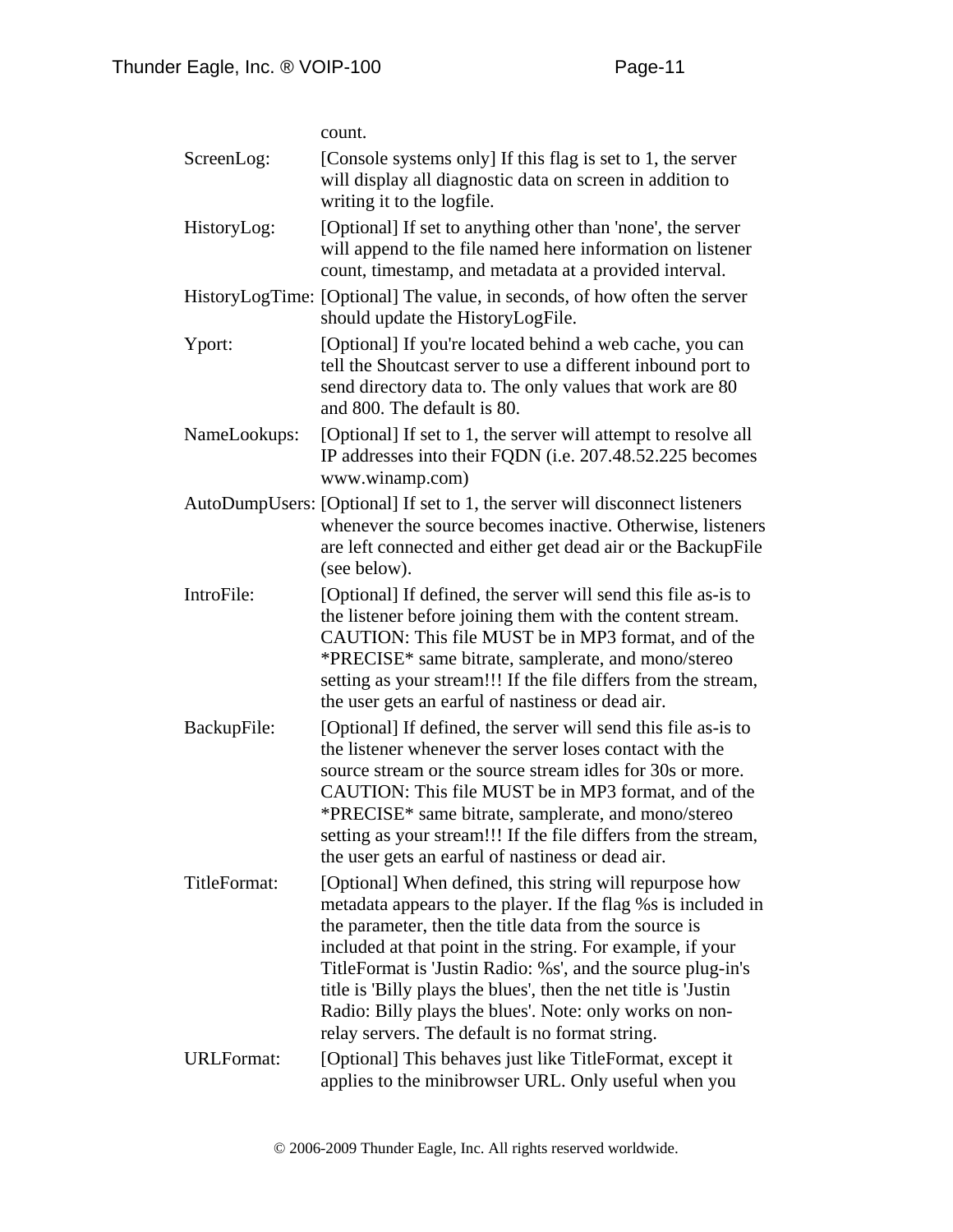|             | want to do redirections and keep track of 'em.                                                                                                                                                                                                       |
|-------------|------------------------------------------------------------------------------------------------------------------------------------------------------------------------------------------------------------------------------------------------------|
| CurrentLog: | [Optional] CurrentLog provides a mechanism for regular<br>updates to a file located on the same server as the<br>SHOUTcast server. CurrentLog itself as a parameter does<br>not exist, but rather is a family of parameters. They are as<br>follows: |
|             | CurrentLogIn is the filename of an HTML template file.                                                                                                                                                                                               |
|             | CurrentLogOut is the filename the server should output the<br>file to.                                                                                                                                                                               |
|             | CurrentLogTime is the number of seconds the server<br>should wait between updates to the output file.                                                                                                                                                |
|             | The HTML template file is best explained with an example.<br>Consider this file, stored on the same server and pointed to<br>as CurrentLogIn:                                                                                                        |
|             | <html><head></head></html>                                                                                                                                                                                                                           |
|             | <title>My Current Stats</title>                                                                                                                                                                                                                      |
|             | <head><body></body></head>                                                                                                                                                                                                                           |
|             | My SHOUT cast server is currently playing </td></tr><tr><td></td><td>CURRENTSONG .                                                                                                                                                                   |
|             | You get see more information about it at $\langle$ !-- URL --><br>                                                                                                                                                                                   |
|             | As you can see, the server inserts parameters where it finds                                                                                                                                                                                         |
|             | comment fields with appropriate parameters. The                                                                                                                                                                                                      |
|             | parameters it recognizes are LISTENERS,                                                                                                                                                                                                              |
|             | MAXLISTENERS, LISTENERTABLE, GENRE,                                                                                                                                                                                                                  |
|             | DESCRIPTION, URL, HITS, and CURRENTSONG.                                                                                                                                                                                                             |
|             | More information on these parameters can be found in the                                                                                                                                                                                             |
|             | sc_serv.conf or sc_serv.ini file's comments.                                                                                                                                                                                                         |

#### ======================================================

 streaming audio system README.TXT for SHOUTCAST SERVER 1.9.5 - December 27, 2004

Table of Contents: Introduction Requirements Updates Bug reporting / Support Installation Configuration Running and Shutdown Tech Notes / How it Works Remote Administration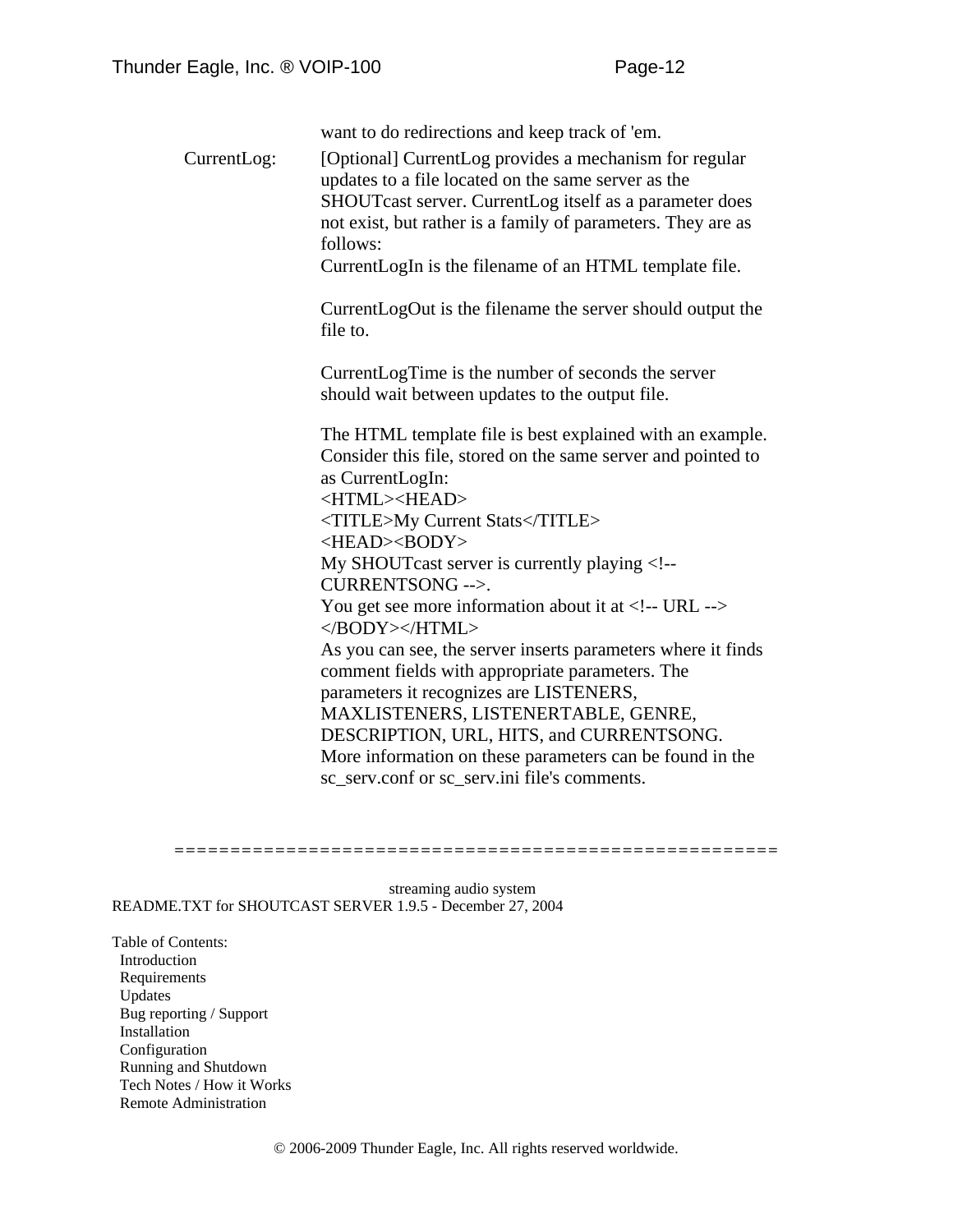XML statistics How to Choose Your Maximum Listeners Value License Version History

#### Introduction:

 SHOUTcast is a streaming audio system for Windows and Un\*x platforms. At the center of the system is this product, the SHOUTcast Distributed Network Audio Server (DNAS). The DNAS is responsible for accepting a broadcast feed from Winamp and the SHOUTcast Source DSP plug-in, and repeating the broadcast to listeners connected to this SHOUTcast DNAS. Once your source content is being fed into the SHOUTcast DNAS, it will also, dependent on the source content's configuration, list itself with the SHOUTcast directory so listeners can locate your broadcast.

 The DNAS also has the ability to deliver on-demand content in MP3 format stored in the content/ directory.

 SHOUTcast is a product of Nullsoft, Inc, makers of the fantastically popular Winamp audio player for Win32. The SHOUTcast system relies on Winamp for playback and content sourcing. Winamp is available at http://www.winamp.com

Requirements:

If you want to broadcast to listeners, you'll need:

- \* 90Mhz or faster server, running one of Windows 95, 98, NT, 2000, ME, Mac OS X, Sparc Solaris 2.7+, FreeBSD 4.x+, or Linux with a libc6 kernel.
- \* 14kB of memory for every listener you want to broadcast to (i.e. 1,000 listeners means you need 14 Megabytes of RAM), plus whatever your operating system needs for overhead, plus 1.5MB for the server's base requirements. Don't set the listener count higher than you need, it just screws things up.
- \* Enough bandwidth to run the server. If you want to broadcast to 100 listeners at 24kbps, you'll need about  $24kbps*100 = 2,400kbps = 2.4Mbps$  of bandwidth. That's about 2 T1 lines worth of bandwidth. Trying to push 100 128kbps listeners down your 768kbps cable modem isn't going to work :)
- \* If you want people on the internet to be able to hear you, you also need a clear connection to the internet. No firewalls, NAT devices, web caches at the ISP, proxy servers, or internet sharing devices. In some cases you can make a workaround but if you intend to provide a quality streaming service you have to invest in a quality connection. Naturally, if you just want to run a private server locally on a LAN, you don't need this at all.
- \* If you want to list this server on the SHOUTcast directory, you will need a working DNS server configured as well. You can verify DNS is working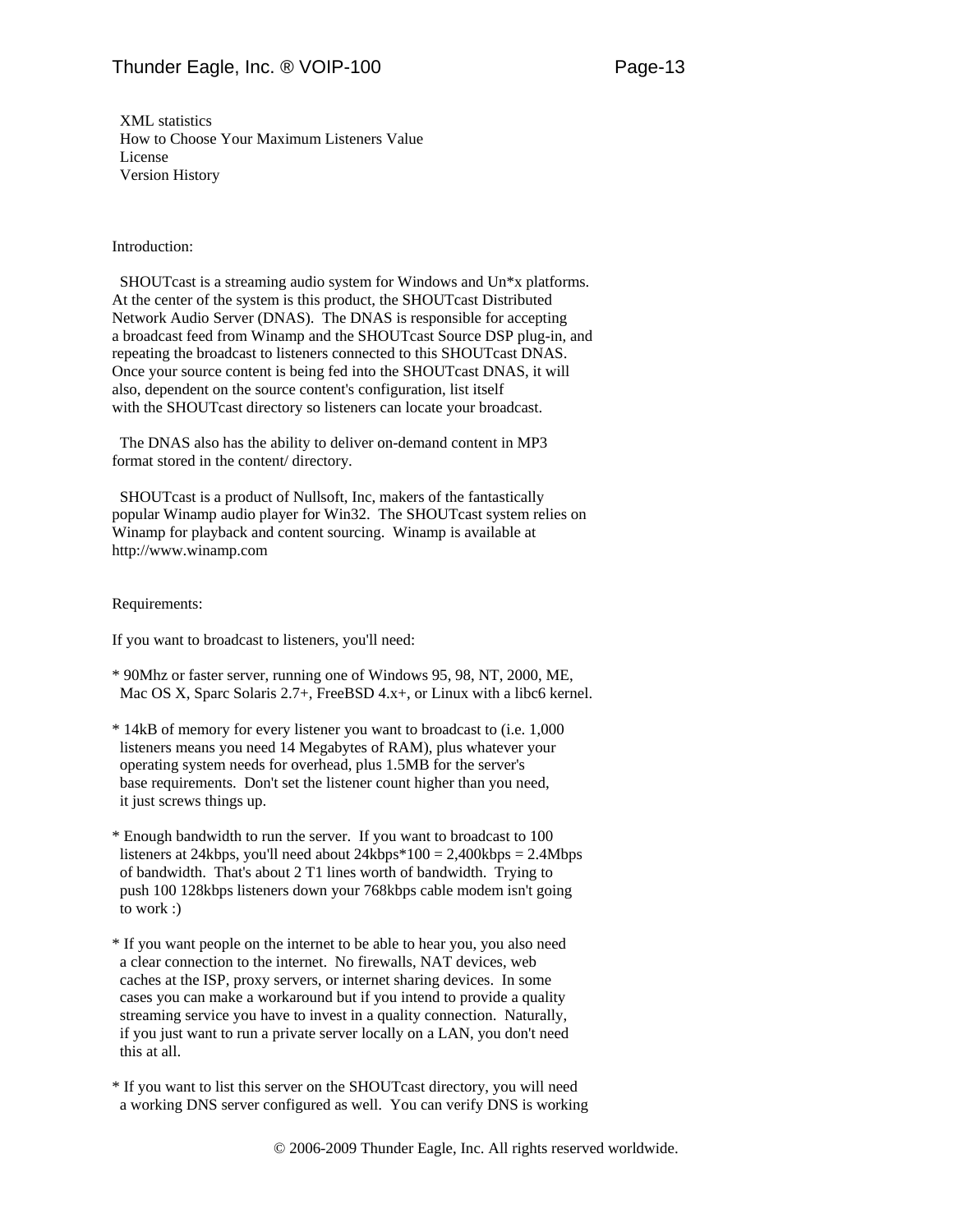by pinging www.yahoo.com, or pulling up a web browser and visiting www.shoutcast.com. Note that you can't ping www.shoutcast.com, because AOL blocks ICMP traffic.

\* A broadcast source. This is usually in the form of a computer running Winamp (can be the same computer running the DNAS), and the SHOUTcast Source Plugin. This is available in the I wanna be a DJ section on SHOUTcast.com.

If you don't have some/any of the above, you can still broadcast a station, but you'll have to pay someone for the privelege of hosting a SHOUTcast server for you, and you won't need this piece of software. To find good providers, visit the SHOUTcast forums on www.shoutcast.com and hear what others say about the growing number of streaming audio providers.

#### Updates:

 SHOUTcast world headquarters is at http://www.shoutcast.com. Stop by to snag the latest version.

#### Bug reporting / Support:

 SHOUTcast is a labor of love, and as such has no formal support mechanism. Please send your support questions to our volunteer-staffed (and highly effective) web forums. Please search the forums BEFORE asking a question someone else has probably asked a thousand times before.

 You may also find the SHOUTcast list server and forums to be useful tools. The URLs are http://listserv.winamp.com and http://forums.winamp.com, respectively.

#### Installation:

Windows: The provided installer will automatically install the DNAS, an uninstaller, and Start Menu shortcuts.

Unix versions: Use gunzip and tar to decompress and extract the necessary binaries for your particular operating system. When complete, you should have three files: the server binary, server config file, and this readme. Make certain the server is chmod  $u+x$ , and that the config file is readable by the user you want to run the server as. The server does \*not\* need to be run as root, unless you want to use port numbers below 1024 to serve SHOUTcast audio streams.

#### Configuration:

Windows: Launch the GUI SHOUTcast DNAS by going to Start Menu -> SHOUTcast DNAS. Click on Edit Config in the menu bar, and a text editor will appear with the configuration file for the SHOUTcast server. When finished, save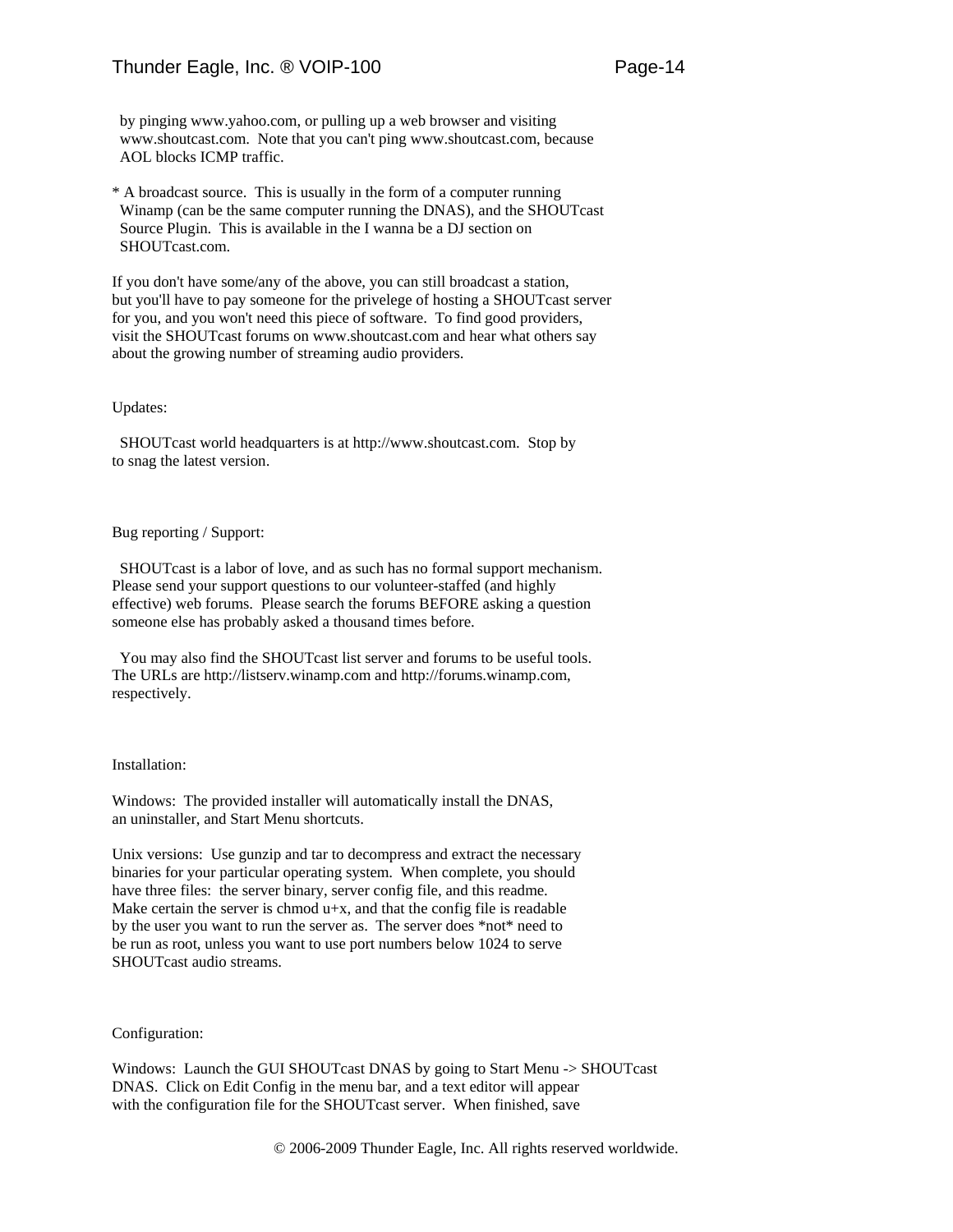your changes, and kill the GUI server. You have to restart the DNAS for changes to take effect.

Unix: Edit the sc\_serv.conf file in the text editor of your choice. Tom would prefer you use Emacs, because it makes Justin really mad. Justin would prefer you use vi, because he thinks Tom suffers from some vicious malaise. You'll probably be lame and end up using Pico.

There's additional documentation available on the parameters on shoutcast.com in the documentation section.

Running / Shutdown:

WINDOWS:

The SHOUTcast DNAS installer creates shortcuts under Start Menu -> Programs -> SHOUTcast DNAS to launch either the console or GUI version of the DNAS.

To launch via command line, cd to the directory the DNAS is installed in, and run sc\_serv\_cons.exe sc\_serv.ini.

To shutdown, click Kill Server in the GUI version, or press Ctrl-C on the keyboard in the console version.

UNIX:

Under Unix, cd to the directory where you unpacked the SHOUTcast server, and type ./sc\_serv to start the server. You can start the server in the background by entering ./sc\_serv &. If you want to stop the server, send a TERM or INT signal by issuing a ctrl-C if the server is in the foreground, or a kill -TERM if the server is running in the background.

Signals support is included on UNIX. Issuing a SIGHUP (kill -HUP) will force the DNAS to close and re-open the logfiles (useful for logfile rotation.) Also, SIGWINCH (kill -WINCH) will reload the following config file items (and, specifically, NOT items which aren't listed here) and start again:

 "Password" "LogFile" "RelayServer" "RelayPort" "PublicServer" "RealTime" "ScreenLog" "IntroFile" "AutoDumpUsers" "DestIP" "SrcIP" "AutoDumpSourceTime" "BackupFile" "Yport" "BanFile" "RipFile" "AdminPassword" "AllowRelay" "AllowPublicRelay" "ListenerTimer" "WebLog"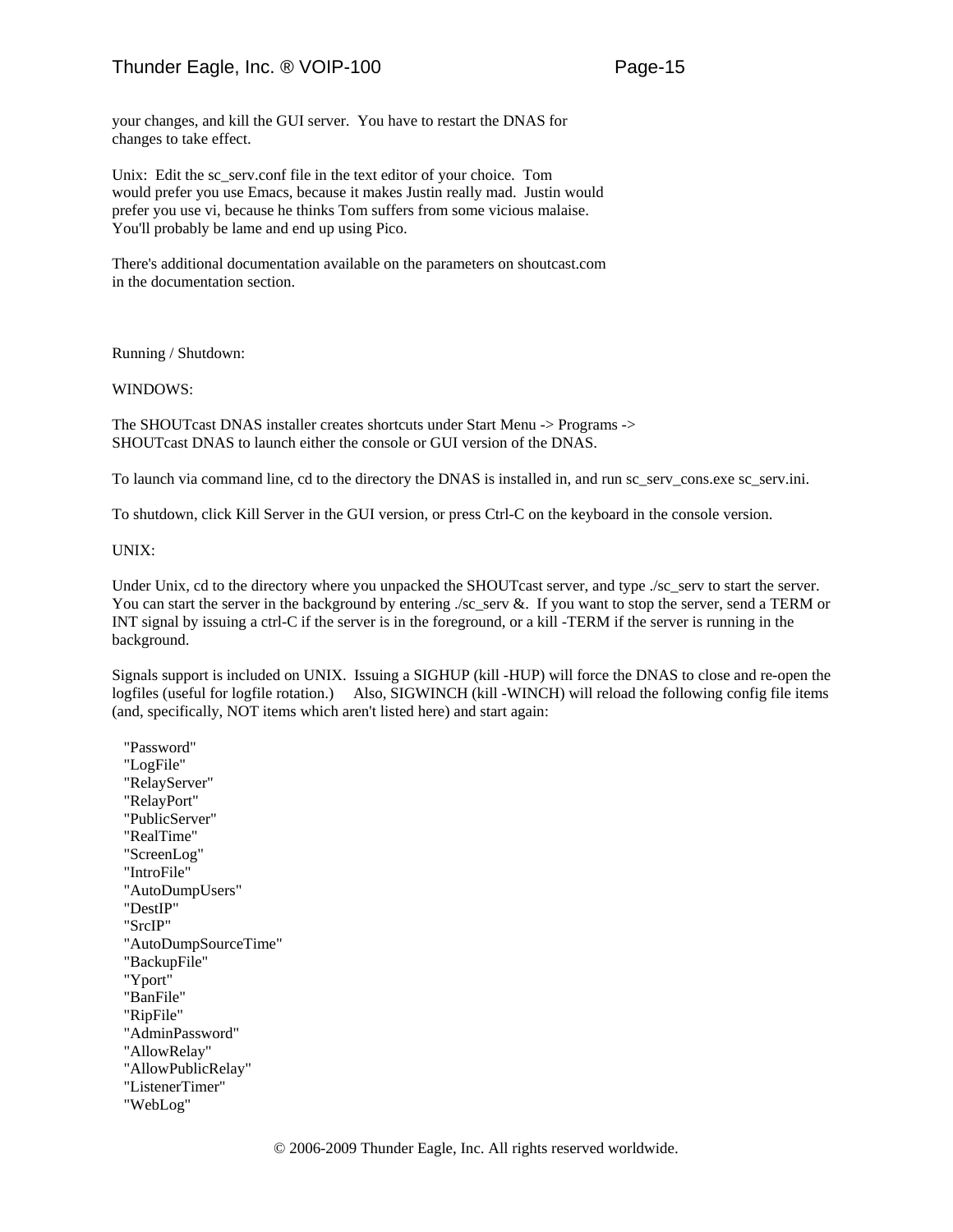"TchLog" "Sleep" "Unique" "ContentDir" "W3CLog" "W3CEnable" "CleanXML" "RIPOnly"

If you intend on broadcasting to more than 64 listeners, you may also want to look into unlimiting the descriptors allocated to your shell. The commands limit, ulimit, and unlimit may be of some assistance to you.

Tech Notes / How it Works:

As of SHOUTcast 1.6.0, there are two modes of operation. The DNAS's primary function is as a live-broadcast repeater. It receives data from a broadcaster, notifies the SHOUTcast directory when requested to by the client, and repeats the broadcast audio data from the source to the listeners. It attempts to do this rather efficiently.

The second mode of operation is on-demand content streaming. If you place .MP3 files in the content directory, SHOUTcast will send these streams to listeners along with a small amount of protection keeping them from being able to save the stream as it comes in (unlike web servers).

An example of on-demand streaming and how it works:

Assuming you've installed the DNAS in /usr/local/shoutcast, and have copied a valid MP3 file named music.mp3 into /usr/local/shoutcast/content, you would place a URL link on a web page as follows:

<A HREF="http://your.dnas.ip.address:port/content/music.pls">Music</A>

Now, although there is no file called music.pls in the content directory, when a WEB BROWSER (NOT WINAMP) connects to the DNAS and requests music.pls, the DNAS will check to make sure a file called music.mp3 exists in the content directory, and if so, auto-generate a playlist for the browser to hand off to the player for streaming.

The server runs under many operating systems. It's a threaded, multi-processor aware application. Memory use is static (meaning it won't change over time), and dependent upon the number of listeners configured. CPU usage of the DNAS is very low -- we've broadcasted 24kbps on a single 300mhz processor to over 600 listeners.

The DNAS server runs (as of this release) on Windows Server 2003, XP, 2000, Windows NT 4/3, Windows 98, Windows 95, FreeBSD, Linux (glibc), MacOS X, and Sparc Solaris.

Remote Administration:

Remote administration is handled by connecting to the server with a web browser. Point your browser to http://your.servers.ip.address:port/ and log in with the admin password you have specified in the config file.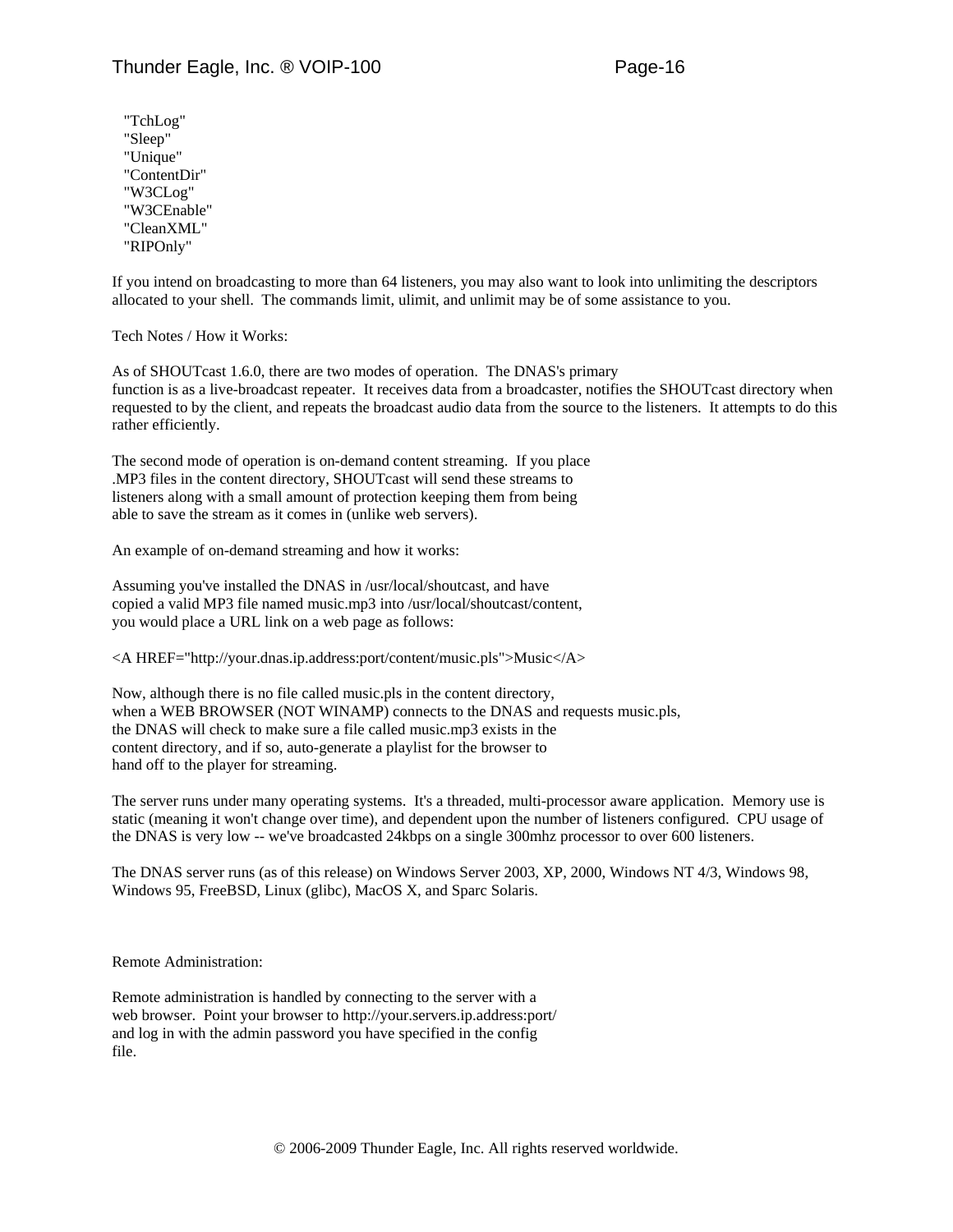XML Statistics:

The SHOUTcast DNAS provides an internal mechanism for providing statistics to external applications via XML, which is useful for providing live information on your DNAS embedded in other webpages via PHP, Perl, or other methods which can implement XML. Accessing this data is a bit tricky, so it's briefly explained here:

XML pages should be called via:

http://yourip:port/admin.cgi?pass=yourpass&mode=viewxml&page=0 http://yourip:port/admin.cgi?pass=yourpass&mode=viewxml&page=1 ...

Where: Page 0 is all DNAS data Page 1 is only Main data Page 2 is only Webdata Table Page 3 is only Listener Table Page 4 is only Songhistory Table

Your XML parser MUST send a User-Agent: HTTP header containing the word "Mozilla" in order for the DNAS to recognize it as something other than a listener.

A sample PHP script for getting XML data from a SHOUTcast DNAS is available at http://beta.shoutcast.com/~tpepper/grabxml.phps. It should be fairly painless to induce what should be done differently for other implementations of middleware.

Quick Statistics:

To snag a quick list of listener counts, server state, bitrate, and current title, use the URL http://yourip:port/7.html

How to Choose Your Maximum Listeners Value:

All listeners are only able to listen at what their connections can support. For most users on the net, when you consider modem/PPP overhead, internet congestion, and the fact that most modems out there are around 33.6kbps, it makes sense to use 24kbps for most public streaming. Even though, theoretically, 33.6 users should be able to listen at 32kbps, with overhead it becomes impossible.

Anyone with a 56k modem sending to an upstream server is affected by the asymmetric nature of 56k modems. That is, the fastest a 56k modem can download data as fast as 53kbps, the upload data is at most 31.2kbps. Sorry, no 56 or 32kbps streams are servable over a 56k modem.

You cannot serve more users that you have available bandwidth. If you're running the SHOUTcast server over a modem link at any speed, the most you can muster is one user at 24 or 32kbps. Attempting to serve more users than you have bandwidth only causes skippage.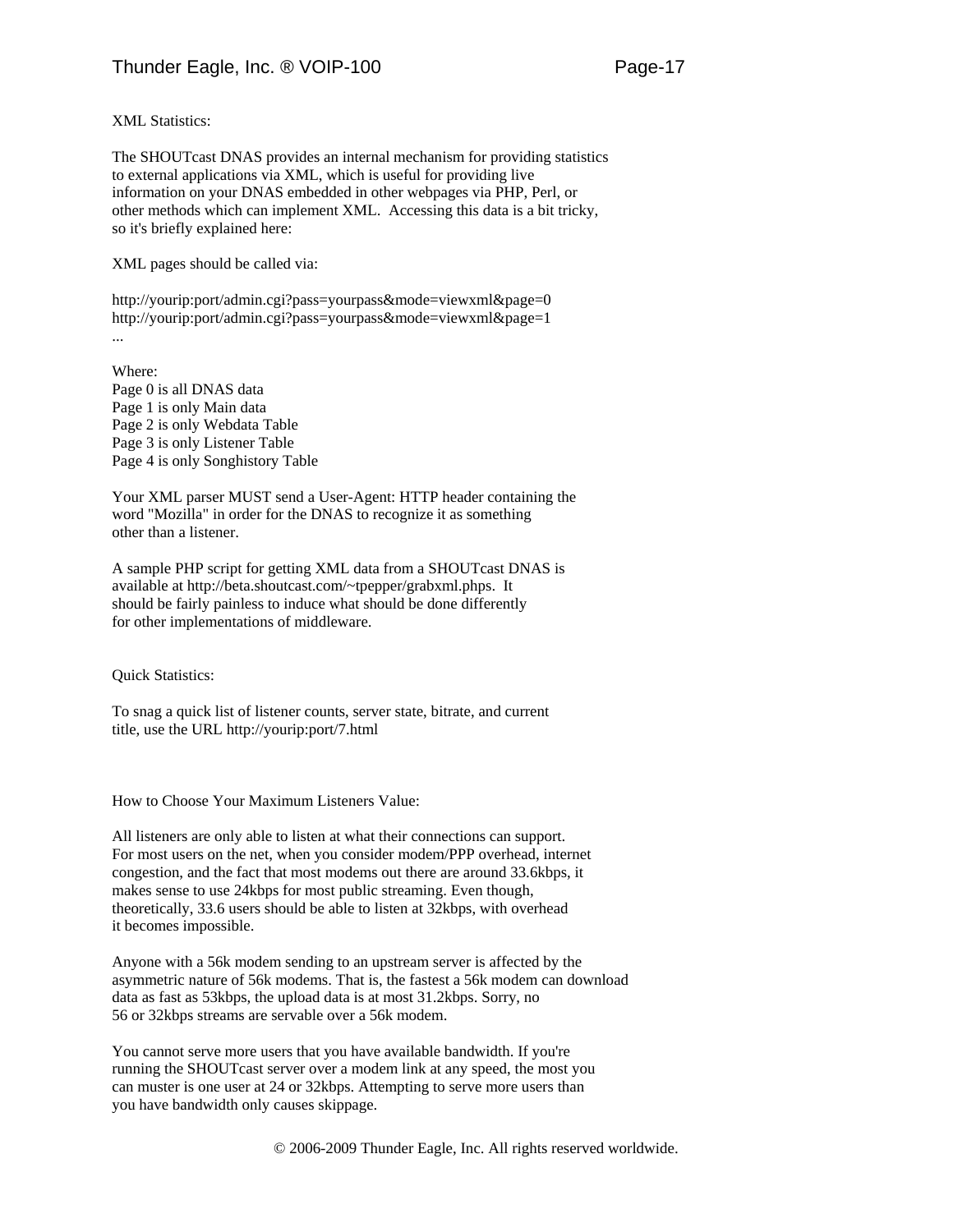Shell sysadmins will be \*very\* unhappy if you consume their available bandwidth and server CPU without their consent. SHOUTcast is a highly demanding program of bandwidth. A T1 line can only theoretically support about 60 listeners if no other traffic is on that T1. Additionally, each listener takes up a thread on the server operating system, which can slow some operating systems if allowed to expand beyond the limits of the system. If you throw up a SHOUTcast server unbeknownst to the sysadmin with 50+ maximum users, you had better be prepared to face the consequences of your actions. As a fellow sysadmin, I offer this to you as your ONLY WARNING.

Pick a smart number of maxusers for your server. Calculate by taking the available bandwidth you have, multiplying by 0.9 to account for overhead, and dividing by the bitrate you want to serve at. For example, an ADSL connection @ 768kbps upstream  $*$  0.9 / 24kbps  $\sim$  = 29 maximum users. Again, set this number too high, and when you reach the limit of bandwidth ALL the streams will start to skip.

License:

#### SHOUTCAST SERVER(TM)

SHOUTCAST(TM), all versions, are copyright protected and are the property of Nullsoft, Inc. Until further notice, this software may be used for personal or commercial purposes for free and need not be registered with Nullsoft, Inc., or its parent company, America Online, Inc.

SHOUTCAST(TM) may not be copied, sold, distributed or used in any other manner without the express written consent of Nullsoft, Inc.

To the maximum extent permitted by law, Nullsoft, Inc. disclaims all warranties regarding this software, express or implied, including but not limited to warranties of merchantability and fitness for a particular purpose. In no event shall Nullsoft, Inc. be liable for consequential, special, incidental or indirect damages arising out of the use or inability to use this software even if Nullsoft, Inc. is aware of the possibility of such damages or a known defect.

By using this software, you are agreeing to the above terms.

Additional Terms of Use information is available at: http://www.shoutcast.com/disclaimer.phtml

g) Instructions continued:

Also download the WinAmp media player lite from

http://www.winamp.com/player/free.php to a location that you can find. (If you have not already done so!) After the download, navigate to the file (like winamp513\_lite.exe) and double click on it and install it on your workstation. The default settings should work fine.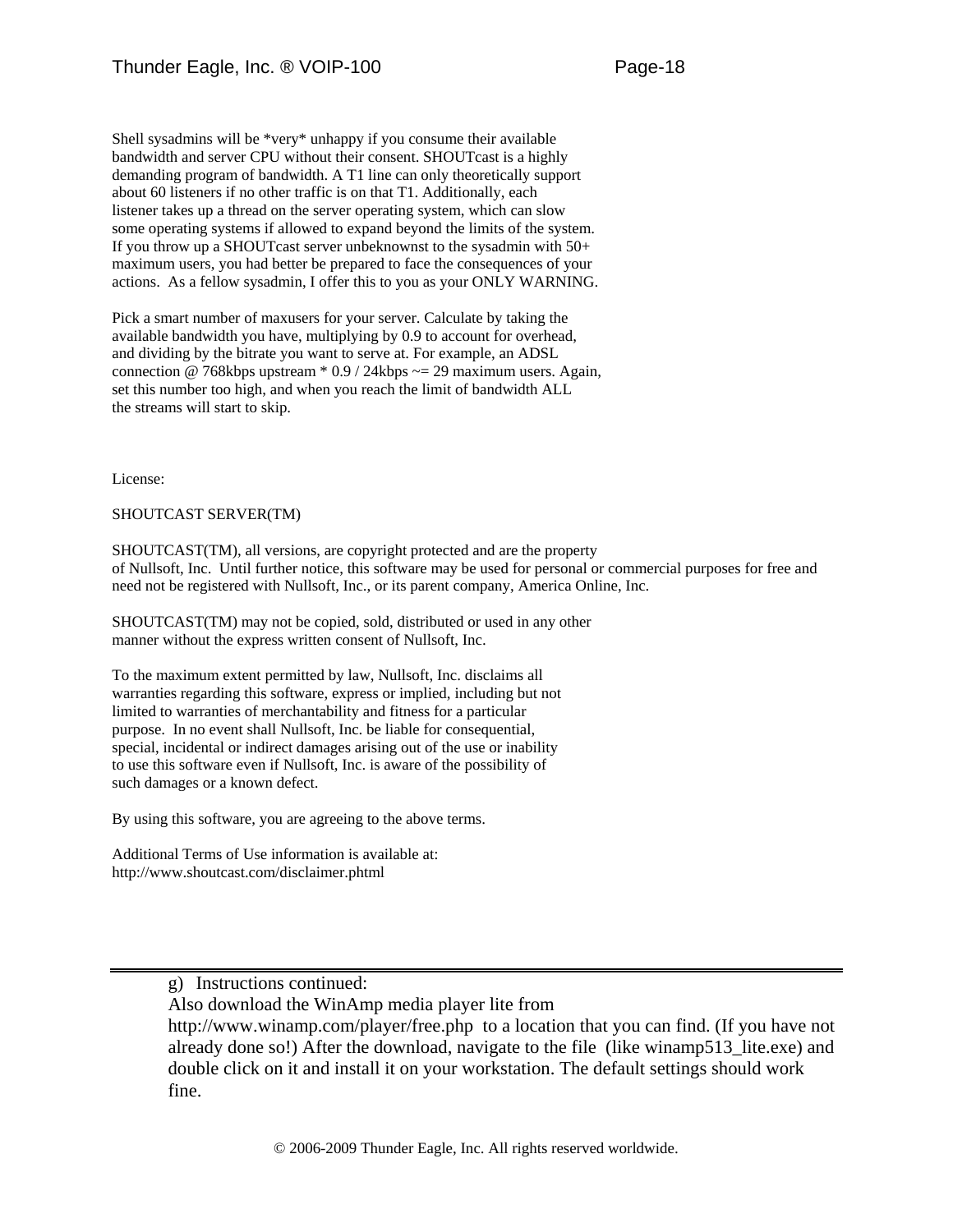- h) Install the ShoutCast server by navigating to a file (like shoutcast-1-9-5 windows.exe) and double click on it and install the server.
- i) Configure the ShoutCast server by opening Word Pad (start/programs/accessories/wordpad)
- j) In WordPad, using file/open navigate to the c:\program files\shoutcast directory.
- In the files/types in the file selection dialog box, choose all documents (\*.\*).
- k) Open the sc\_serv.ini file to enter the configuration. \*\*It is recommended that you make a backup copy of the default .ini file which a changed name in case you need to start again!!
- l) Add a desktop shortcut for the sc\_serv.exe server by right clicking on it and choose send to desktop.
- m) See the document: How To Install the ShoutCast Server With Barix Instreamer and Barix Exsteamers for further instructions.
- n) Briefly, the following settings should be made to the .ini file

| MaxUser                   | 60 (depending on available          |
|---------------------------|-------------------------------------|
|                           | bandwidth $-24k$ per user)          |
| Password                  | The password you set in the         |
|                           | Instreamer security section         |
| PortBase                  | 80 (The port you set in the         |
|                           | <b>Instreamer ShoutCast source)</b> |
| LogFile                   | Sc_serv.log                         |
| RealTime (listener count) | 3                                   |
| ScreenLog                 | 1 (displays diagnostic data on      |
|                           | screen and log)                     |
| <b>ShowLastSongs</b>      | 10                                  |
| W3Enable                  | Yes                                 |
| W2log                     | $Sc_{\sim}$ w3c.log                 |
| <b>SrcIP</b>              | any                                 |
| DestIP                    | any                                 |
| Yport                     | 80                                  |
| NameLookUps               | $\theta$                            |
| AutoDumpUsers             | $\theta$                            |
| AutoDumpSourceTime        | 3000                                |
| ContentDir                | ./content                           |
| <b>TitleFormat</b>        | <b>Stefan's Test Station</b>        |
| PublicServer              | never                               |
| AllowRelay                | N <sub>o</sub>                      |
| AllowPublicRelay          | N <sub>o</sub>                      |
| MetaInterval              | 8192                                |

o) Save and close the \*.ini file

- p) Double click on the desktop icon for the sc\_serv.exe. The server should boot up and connect to the Instreamer. Correct any errors.
- q) Test the server by opening WinAmp (or any other streaming audio media player) and connect to play url (for example) http://192.168.1.220:80 , where the IP address is the